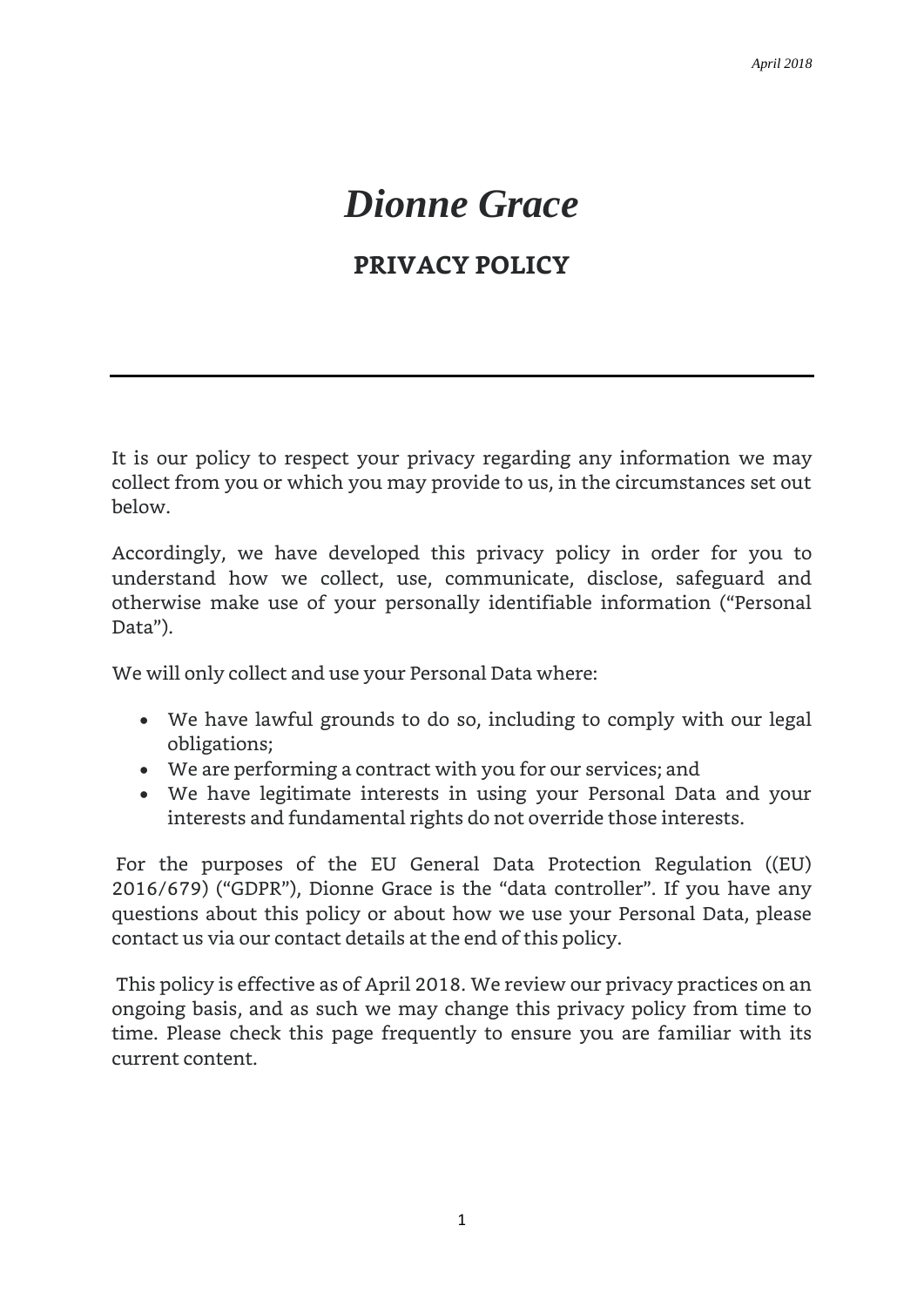#### **1. Personal Data we collect via our website www.dionnegrace.com**

*Personal Data that you provide to us*

We only collect Personal Data where you choose to interact with us on the Website in the following ways:

| <b>Activity</b>                   | <b>Types of Personal Data Collected</b> |
|-----------------------------------|-----------------------------------------|
| When you sign-up to:              | $\cdot$ Email address                   |
| • receive free content, including | $\cdot$ First name                      |
| eBooks, and offers;               | • Last name                             |

#### **2. Use of your Personal Data**

We will only use your Personal Data when the law allows us to. Most commonly, we use your Personal Data to:

- Process and manage your use of our website;
- Respond to your questions, comments and requests;
- Where you have opted-in to receive marketing from us, deliver communications that are relevant to your preferences or may be of interest to you;
- Improve our services and Website through analysis of information.

#### **3. Keeping your Personal Data secure**

We have implemented security policies and technical measures to safeguard the Personal Data we collect. We maintain physical, electronic and procedural safeguards that comply with applicable law, including the GDPR, to safeguard Personal Data from accidental loss, destruction or damage and unauthorised access, use and disclosure.

# **4. Retention periods for use of your Personal Data**

We will use and store your Personal Data only for as long as necessary, bearing in mind the uses of your Personal Data as described in this privacy policy and otherwise as communicated to you. We review the Personal Data we hold at regular intervals and delete permanently or anonymise any Personal Data which is no longer necessary.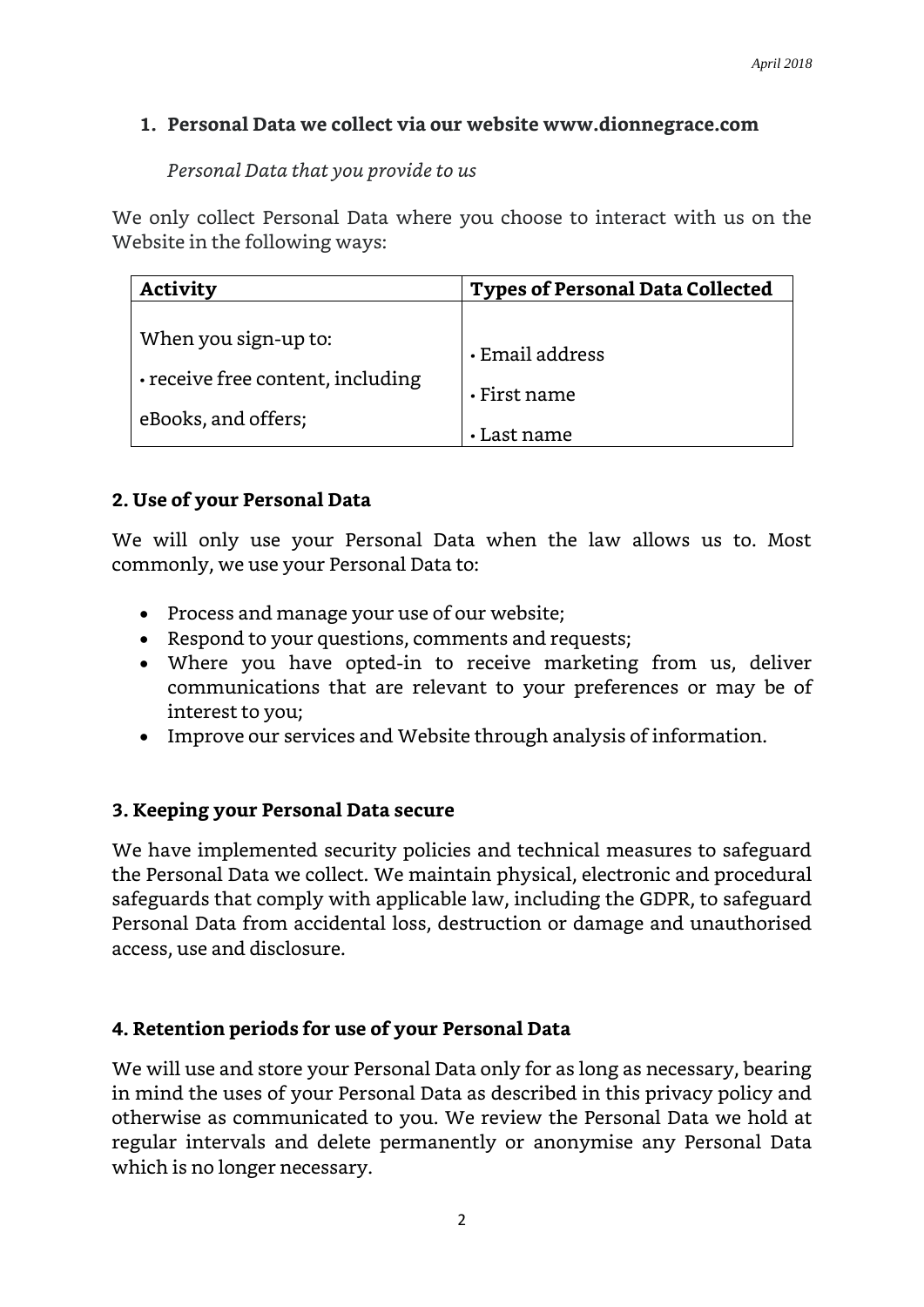## **6. Children**

This Website and our services are aimed at adults, and we do not knowingly collect any Personal Data relating to children aged under 15 years old. If you are under the age of 15, please do not provide us with any of your Personal Data, including your email address.

### **7. Access to and control over your Personal Data**

You have legal rights under applicable law in relation to your Personal Data. You can ask the following questions, or take the following actions, at any time by contacting us via email; **dionnegrace7@hotmail.com** or via our postal address to:

- See what Personal Data we hold about you (if any), including why we are holding it and who it could be disclosed to;
- Ask us to change/correct your Personal Data;
- Ask us to delete your Personal Data;
- Object to the processing of your Personal Data;
- Ask us to restrict the processing of your Personal Data;
- Withdraw any consents you have given us to the processing of your Personal Data; and
- Express any concerns you have about third parties' use of your Personal Data.

#### **8. Change of purpose**

We will only use your Personal Data for the purposes for which we collected it, unless we reasonably consider that we need to use it for another reason and that reason is compatible with the original purpose. If you wish to have an explanation as to how the processing for the new purpose is compatible with the original purpose, please contact us.

If we need to use your Personal Data for an unrelated purpose, we will notify you and we will explain the legal basis which allows us to do so.

# **9. Contact Us**

Our full details are: **Dionne Grace**

Email for Privacy Questions**: dionnegrace7@hotmail.com**